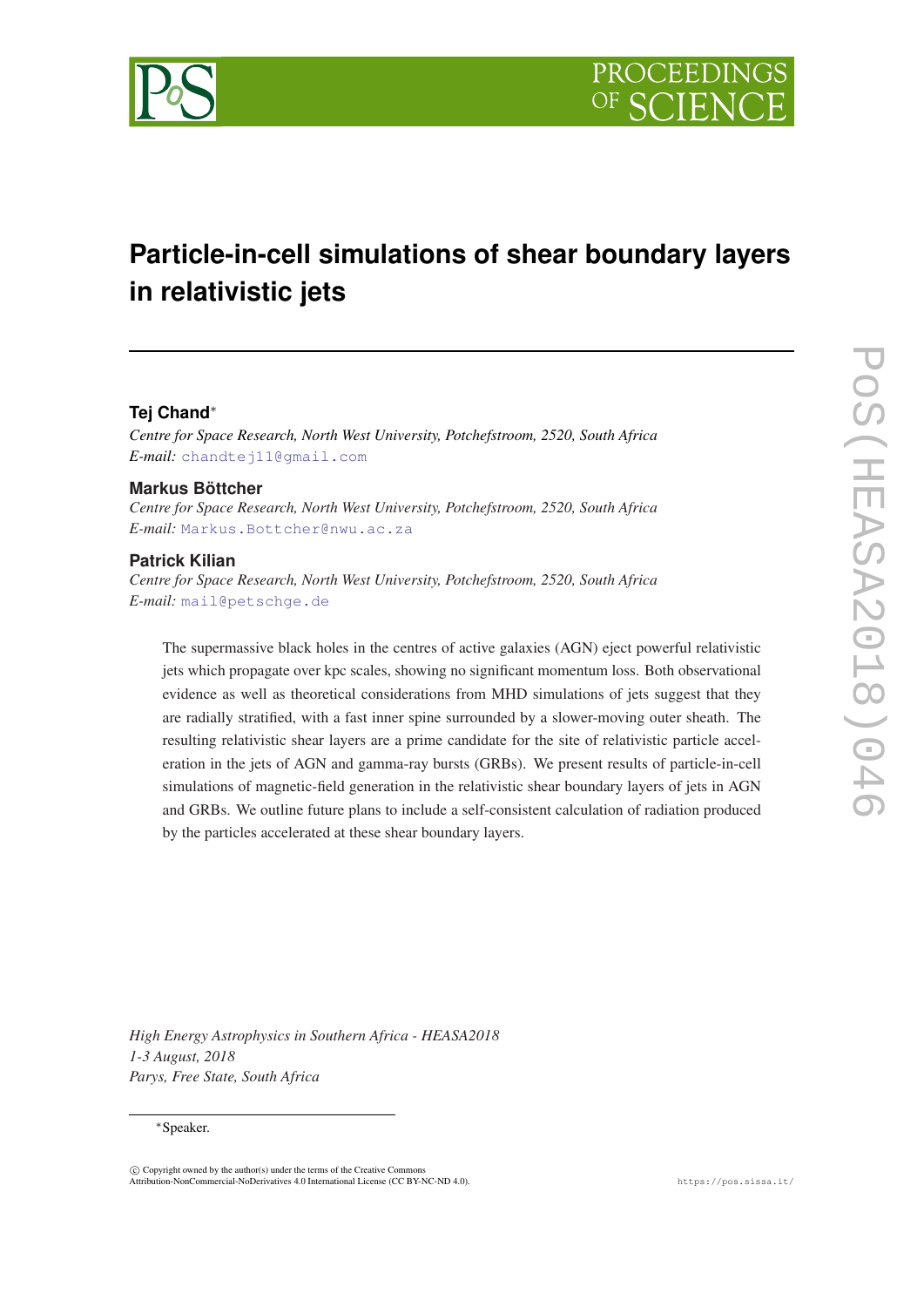# 1. Introduction

Relativistic jets are collimated outflows of matter from the accreting black holes residing at centres of active galaxies, which travel over kpc scales without significant loss of energy and momentum. Our current understanding of the formation of powerful jets in systems such as blazars and radio galaxies is that there is a supermassive black hole at the centre of active galaxy that is being fed with magnetised gas through an accretion disc. However, physical phenomena like jet composition, collimation, particle acceleration, stabilisation, mass loading mechanism and radiative mechanism still remain puzzling.

Both observational evidence as well as theoretical considerations from Magneto-Hydrodynamics (MHD) simulations of relativistic jets of active galactic nuclei (AGN) and gamma ray bursts (GRBs) suggest that they are radially stratified with a fast inner spine surrounded by a slower outer sheath (Ghisellini et al. 2005). As the jet penetrates ambient plasma, sharp boundary layers are formed with large velocity difference between jet and surrounding medium. The resulting shear boundary layers (SBLs) are likely to be promising avenues for the self-generation of magnetic fields and relativistic particle acceleration (Liang et al. 2013a).

The broadband non-thermal continuum emission from AGN jets consists of two components, produced by synchrotron emission and (in the framework of leptonic models) inverse-Compton scattering. Synchrotron emission from the relativistic particles is observed in the radio through optical / UV bands and in some cases in X-rays. Leptonic models proposed for the high energy emission of blazars assume that the X-rays and gamma-rays from blazars are the consequence of Compton upscattering of soft photons by the same population of relativistic electrons (e.g. Boettcher 2007).

How particles in relativistic jets are accelerated, is one of the key questions to understand the physics behind the loading mechanism of jets. Relativistic magnetic reconnection becomes significant when the magnetic energy density becomes dominant over plasma rest mass energy density with the rearrangement of the magnetic topology. It has been studied as a non-thermal particle acceleration mechanism in relativistic jets employing the particle-in-cell (PIC) method (Sironi et al. 2014, Warner et al. 2016). Substantial theoretical as well as computational efforts have been made to study the acceleration of energetic particles in relativistic astrophysical jets by Fermi processes (i.e., diffusive shock acceleration [DSA] or first-order Fermi acceleration, second order Fermi acceleration or stochastic acceleration, and shear acceleration). The first order Fermi acceleration mechanism seems to be one of the most probable mechanisms as knotty features have been detected in extragalactic jets which are likely to be identified with sites of strong shock formation. However, recent high-resolution studies of extragalactic jets reveal that first order Fermi acceleration alone cannot fully account for the detection of extended high energy emission (Rieger et al. 2006). In the case of quasar 3C 279, the strong synchrotron cooling process, which is expected in the DSA scenario has not been observed (Jester et al. 2001). This suggests the need for a continuous re-acceleration mechanism in the relativistic jets to address those issues, showing that shear acceleration is likely to be important at high energies. Thus, there is growing evidence for the presence of SBLs in relativistic jets with a fast inner spine surrounded by the slow outer sheath.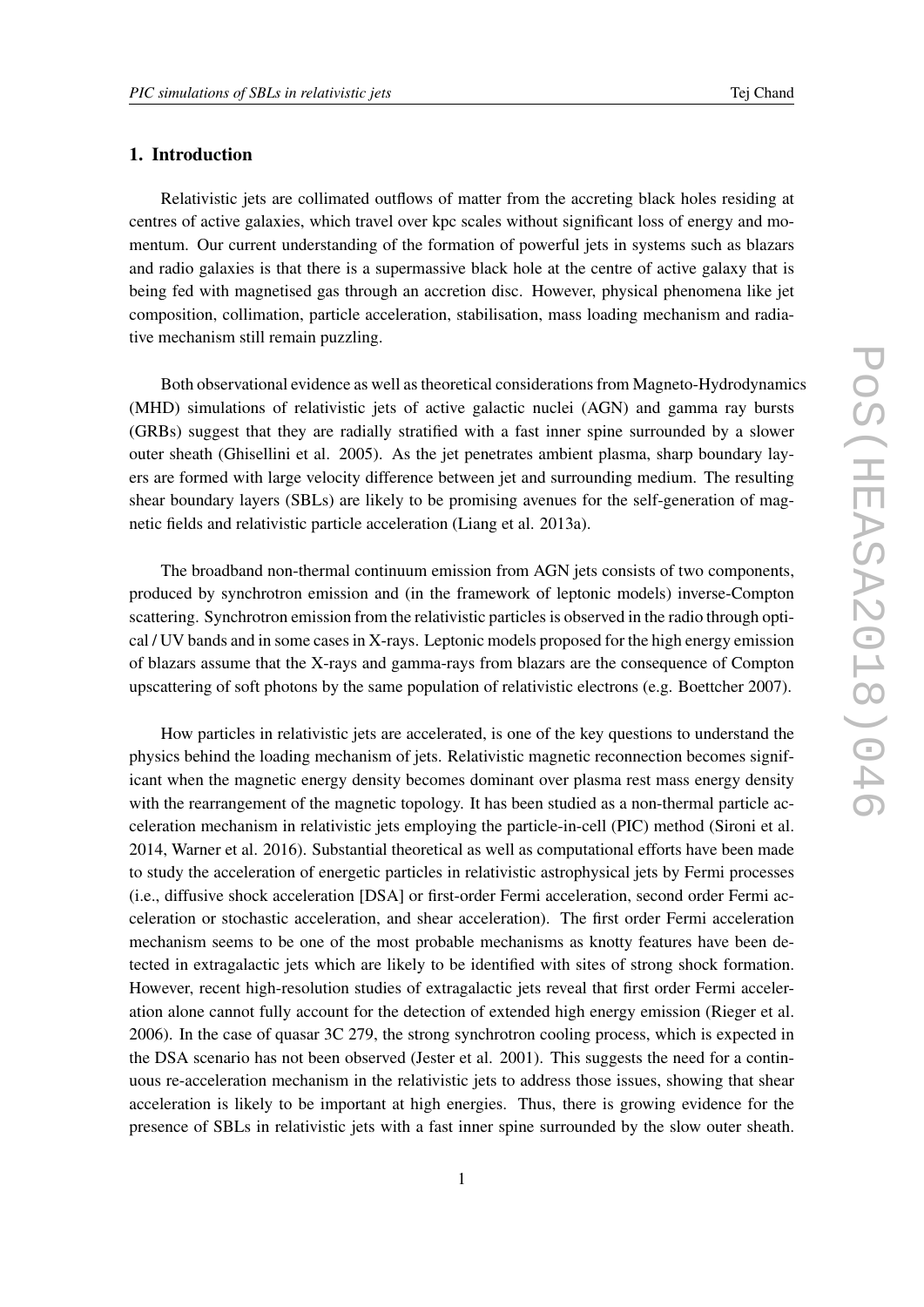The self-generated electromagnetic fields in SBLs create turbulence in the spine-sheath interface which eventually leads to the particle acceleration up to TeV energy in jets.

#### 2. Model setup & self-generated E & B fields in SBLs

We present the PIC simulation results of relativistic SBLs considering initially unmagnetised plasma, using the 2.5D (2D space, 3D momenta) code-ACRONYM (Kilian et al. 2012). The initial conditions of our simulations are shown in figure 2.1. The simulations are carried out in equal Lorentz factor frame (ELF) with initial bulk Lorentz factor  $(p_0)=15$ , in which right-moving plasma, called spine, occupying the central 50% of the y-grid, moves with equal but opposite velocity to that of left-moving plasma, called sheath, occupying the top 25% and bottom 25% of the y-grid. In our setup, the simulation boxes have dimension of  $1024 \times$ 2048, where number of cells along y-axis  $(L_v) = 2 \times$ number of cells along x-axis  $(L_x)$ . The positron-electron mass ratio  $(m_i/m_e)$  is 1, where as the proton-electron mass ratio  $(m_p/m_e)$  is used to be 1836. The shear in-



Figure 2.1: Model setup for simulations of shear boundary layers in radially stratified jets.

terfaces are located at y=512 and y=1536 respectively. The time is taken in units of  $1/\omega_{p,e}$ , where  $\omega_{p,e}$ =electron plasma frequency, and all spatial distances are in units of skin depth (c/ $\omega_{p,e}$ ). The 2D instabilities in the x-y plane are referred to as P modes, and those in y-z plane as T-modes. The longitudinal P-mode is completely dominant in electromagnetic energy in the SBLs, while the transverse T-mode saturates at very low level, and contributes little to particle acceleration (Liang et al. 2017).

Recent PIC simulation results have demonstrated that the self-generated magnetic field, which may develop due to some plasma instabilities like the Weibel instability (Weibel 1959) and twostream instability (Boyd & Sanderson 2003), develops turbulence in SBLs of jets from initially unmagnetized shear flows, which leads to particle energization (Liang et al. 2013b, Alves et al. 2012). Strongly angle-dependent lepton spectra are expected to be produced due to shear layer acceleration, which leads to significantly stronger forward boosting of the emission than in the case of the regular Doppler boosting effect (Liang et al. 2018). This may resolve the problem of the Lorentz factor crisis in AGN jets (Liang et al. 2017).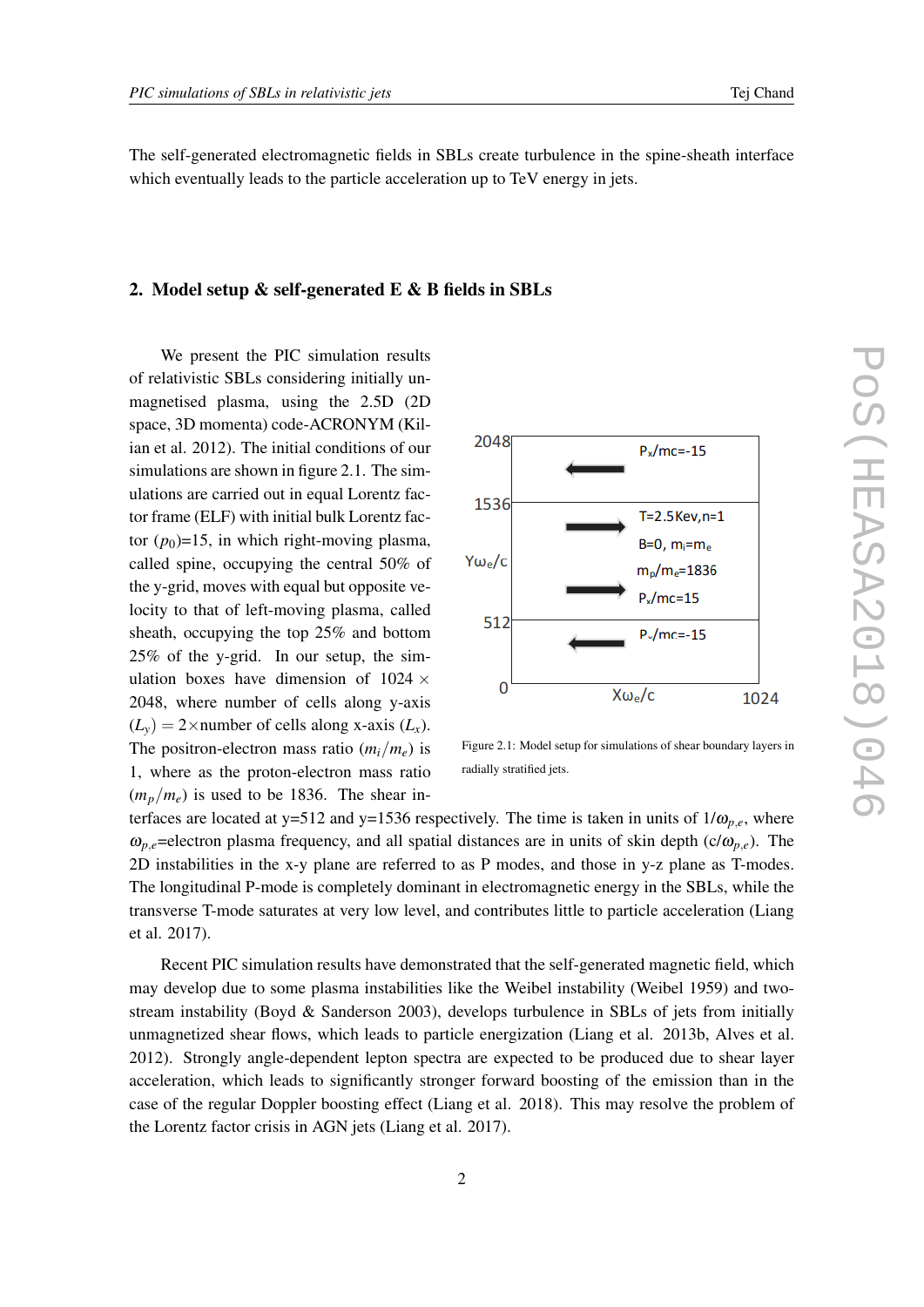

Figure 2.2: xy-cuts of self-generated electric and magnetic fields in SBLs. The first row, figures (a)-(c), show the self-generated magnetic field, the bottom row, figures (d)-(f), shows the electric field. Plots (a) and (d) in the first column show results from electronion plasma. The second column shows results from a hybrid configuration with 90% electron-ion and 10% pair plasma. The third column, figure (c) and (f) shows results from a pure electron-positron pair plasma in the jet.

Figure 2.2 shows the comparision of the evolution of 2D structures of magnetic field and electric field in SBLs for different composition of the jet plasma. Blue and yellow colours represent opposite polarities. The triple layers formed at the interface in the case of a hybrid configuration of plasma are thinner (figure (b)  $\&$  (e)) than the pure electron-ion plasma (figure (a)  $\&$  (d)), where the wavy electromagnetic fields are created outside the layers (figure (b)  $\&$  (e)), which provide the supplementary channels of particle energisation. The shear boundary layers are most unstable in the case of pure electron-positron plasma (figure (c)  $\&$  (f)) whereas pure electron-ion plasma favours the stability of SBLs most (figure (a)  $\&$  (d)).

#### 3. Numerical challenges

Though the PIC method is widely used, it exhibits numerical instabilities that can cause unphysical simulation results. As the cell size ( $\Delta x$ ) is greater than the Debye length ( $\lambda_D$ ), it can cause numerical heating and poor energy conservation. This kind of numerical instability, called finite grid instability (Birdsall et al. 1991) can simply be minimized by resolving the Debye length and hence it is usually not considered as a major issue. We did several test runs of different box sizes, cell sizes, particles per cell (PPC), cells per skin depth (CPS) and field solvers to be sure that our setup gives the best possible energy conservation (figure 3.1). We found that, the larger the PPC and CPS, the better is the energy consevation (see blue line in figure 3.1). The electromagnetic field solver, M24 (Hadi et al. 1997) also contributes to the good energy conservation and suppression of the numerical Cherenkov instability (NCI) (Godfrey et al. 1974). (figure 3.1 & 3.2, b). Moreover, current smoothing and current filtering also aid in improving the energy conservation during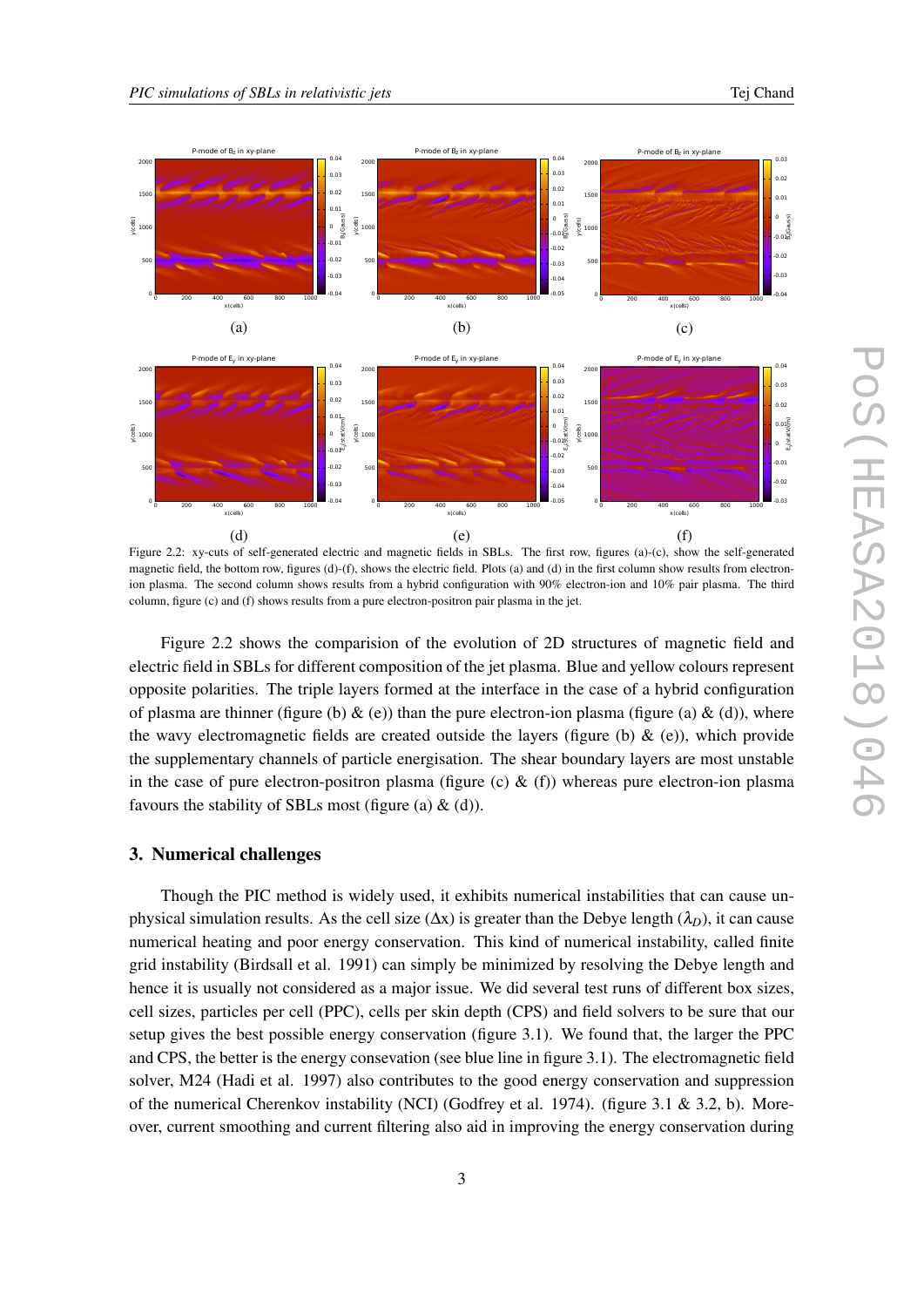the simulation run. The spatial distribution of the particle quantities within a macroparticle, called form factor plays a vital role in the computational feasibility of the simulation (Kilian et al. 2013). We did several test runs to make sure that the form factor that we used in our setup gives physically realistic simulation and minimizes computational cost. As a result, we used piecewise quadratic spline (PQS) as a form factor in the simulation.



#### Plasma drift velocity vs energy conservation

Figure 3.1: Variation of the energy conservation with plasma drift velocity. X-axis represents the plasma drift velocity divided by speed of light and multiplied by Lorentz factor and relative energy loss is represented by y-axis.

The most relevant numerical instability in PIC simulation is the numerical Cherenkov instability (NCI), which arises due to the coupling between numerically distorted electromagnetic modes and beam modes (Godfrey et al. 1974). It needs to be suppressed so that the PIC simulation gives a realistic output. By using a suitable field solver, e.g., the modified fourth-order finite-difference time domain (FDTD) or M24 scheme (Hadi et al. 1997), the NCI can be mitigated significantly. Figure 3.1 shows the 2D maps of  $B_z$  in  $k_x - k_y$  plane, where  $k_x \& k_y$  are coordinates in Fourier space and are in units of reciprocal of cell size ( $\Delta$ *x* or  $\Delta$ *y*). In figure 3.2(a), main NCI is dominant in the form of numerical Cherenkov radiation, whereas in the figure 3.2(b), the main NCI is eliminated using the M24 Maxwell solver. While the bright dots at (0,0) denote the desirable dc field or organized quasi-stationary electromagnetic field generated at the shear boundary, the spider leg shapes around it represent the NCI present in shear flow runs. Although the secondary NCI is present in our simulation, it has no effect on the overall particle energization and distribution because the maximum amplitude of the NCI noise is always at most a few percent of the dc field energy, showing no significant dependence on  $p_0$  and time-step,  $\Delta_t$  as studied by Liang et al. (2017).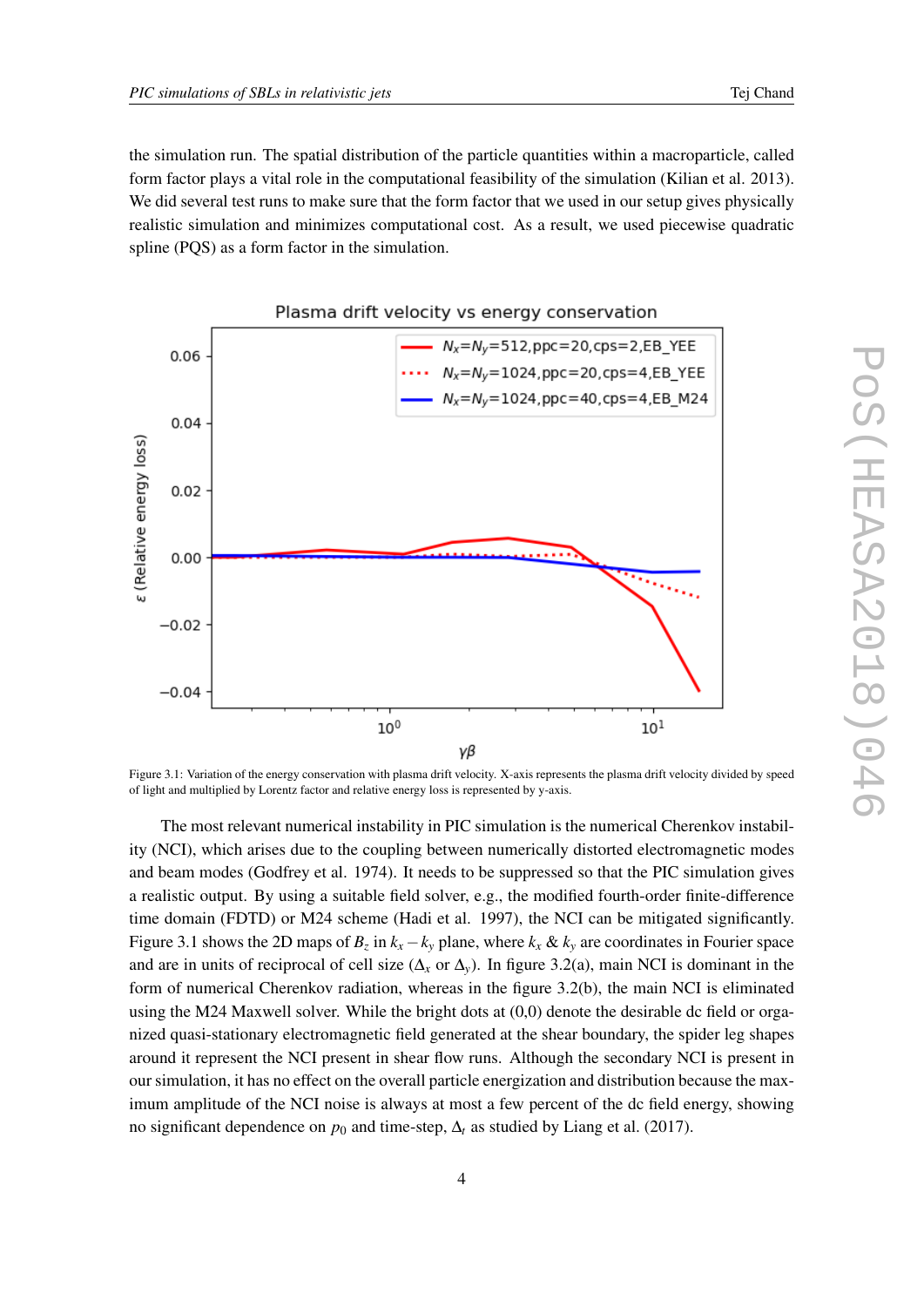

(a) Presence of primary NCI in shear flow runs.

(b) Elimination of primary NCI in shear flow runs.

# 4. Conclusion

We simulated the self-generation of electric and magnetic fields in SBLs of jets from initially unmagnetised plasma using a PIC code, ACRONYM. We tested the relativistic Cherencov instability and other numerical instabilities which we are able to suppress significantly where the energy is conserved so well that deviations from the initial energy are less than 0.01% at all times. Our simulation of self-generated magnetic and electric fields shows that the shear boundary layers in relativistic jets are highly unstable to both P and T modes in the case of electron-positron composition of jets, mildly stable in the case of electron-ion jets, and remarkably stable with well organised quasi-stationary electromagnetic fields in the case of electron-ion jets. Our next step will be to develop modules for radiation diagnostics in the SBLs of relativistic jets or GRBs and their implementation in the ACRONYM code. High energy particles are energized at SBL across the field lines, which leads to anisotropic momentum distrubution with efficient synchrotron radiation (Liang et al. 2013a). We will study the anisotropic particle distribution emanated from the plasma instabilities at relativistic SBLs. In most of the simulations conducted so far, the effect of the radiation reaction force on the relativistic particle acceleration is ignored even when studying the radiation from accelerated relativistic particles at SBLs, although it may considerably affect the dynamics of such particles. We aim to include a radiation-reaction cooling term in the electron dynamics subroutine ("particle pusher") and develop routines to evaluate the synchrotron and Compton outputs corresponding to this radiation reaction. Using the upgraded ACRONYM code, we will then perform PIC simulations of relativistic SBLs with different plasma compositions, e.g. electron-ion, electron-positron and hybrid plasma.

## 5. Acknowledgments

This work is supported through the South African Research Chair Initiative (SARChI) of the Department of Science and Technology and the National Research Foundation<sup>1</sup> (NRF) of South Africa under RRF SARChI chair grant no. 64789.

Figure 3.2: 2D maps of  $B_z$  in  $k_x - k_y$  plane

<sup>1</sup>Any opinion, finding and conclusion or recommendation expressed in this material is that of the authors, and the NRF does not accept any liability in this regard.